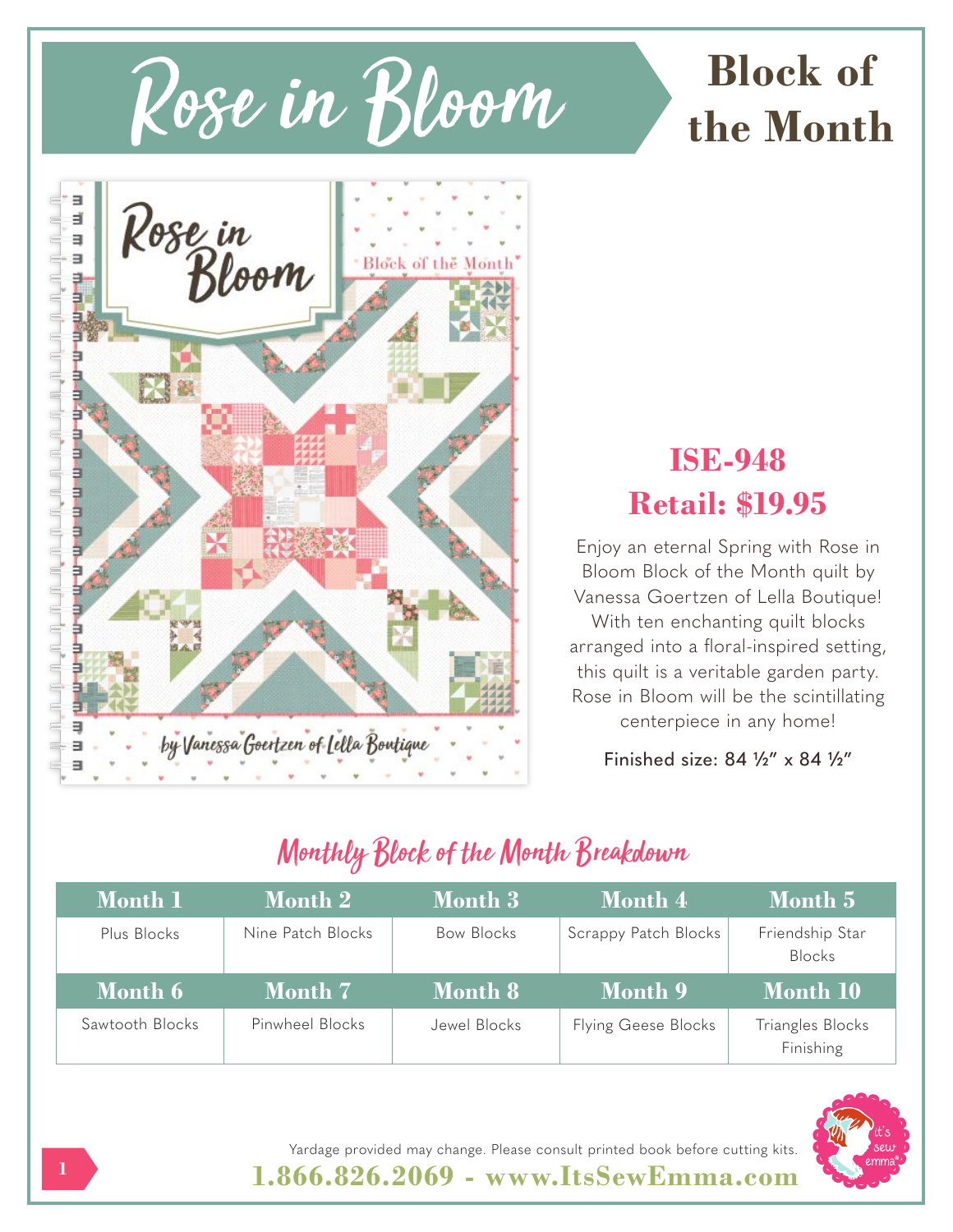

The list below includes fabric requirements to make the quilt blocks, finishing and binding as a block of the month. The Rose in Bloom Quilt features the Love Note fabric collection by Lella Boutique for Moda Fabrics.

| <b>SKU</b> | <b>Description</b>          | 1 BOM                   | 5 BOMs                | 10 BOMs                |
|------------|-----------------------------|-------------------------|-----------------------|------------------------|
| 5150-12    | Finishing                   | 3/ <sub>4</sub> yard    | 3 3/4 yards           | 7 1/2 yards            |
| 5150-13    | Blocks                      | 10" square              | % yard                | 1/8 yard               |
| 5150-14    | Blocks & Finishing          | 1/ <sub>3</sub> yard    | $1\frac{2}{3}$ yards  | $3\frac{1}{3}$ yards   |
| 5150-16    | Finishing                   | 1/ <sub>3</sub> yard    | $1\frac{2}{3}$ yards  | $3\frac{1}{3}$ yards   |
| 5150-17    | Blocks                      | 10" square              | % yard                | 1/8 yard               |
| 5151-11    | <b>Blocks</b>               | 10" square              | % yard                | $\frac{7}{8}$ yard     |
| 5151-13    | Blocks                      | 1/ <sub>3</sub> yard    | $1\frac{2}{3}$ yards  | $3\frac{1}{3}$ yards   |
| 5151-16    | Blocks & Finishing          | 1/ <sub>3</sub> yard    | $1\frac{2}{3}$ yards  | $3\frac{1}{3}$ yards   |
| 5151-17    | Blocks                      | 10" square              | % yard                | 1/8 yard               |
| 5152-11    | Blocks                      | Fat Quarter             | $1\frac{1}{2}$ yards  | $2\frac{1}{2}$ yards   |
| 5152-21    | Blocks                      | 10" square              | % yard                | 1/8 yard               |
| 5152-26    | Finishing                   | Fat Eighth              | 3/ <sub>4</sub> yard  | 1 1/4 yards            |
| 5153-14    | Blocks & Finishing          | % yard                  | 3 % yards             | $6\frac{1}{4}$ yards   |
| 5153-15    | Blocks, Finishing & Binding | $1\frac{1}{2}$ yards    | 7 1/2 yards           | 15 yards               |
| 5154-11    | Blocks & Finishing          | $1\frac{3}{4}$ yards    | 8 3/4 yards           | $17\frac{1}{2}$ yards  |
| 5154-14    | Blocks & Finishing          | % yard                  | 3 % yards             | $6\frac{1}{4}$ yards   |
| 5154-15    | Blocks                      | 10" square              | % yard                | 1/8 yard               |
| 5154-16    | Blocks & Finishing          | % yard                  | 3 % yards             | $6\frac{1}{4}$ yards   |
| 5155-11    | Blocks & Background         | 4 1/4 yards             | $21\frac{1}{4}$ yards | $42\frac{1}{2}$ yards  |
| 5155-12    | Blocks & Finishing          | 2 yards                 | 10 yards              | 20 yards               |
| 5155-14    | Blocks & Finishing          | 1/8 yard                | $4\frac{3}{8}$ yards  | 8 3/4 yards            |
| 5155-15    | Blocks & Finishing          | 1 1/ <sub>8</sub> yards | $5\frac{5}{8}$ yards  | 11 $\frac{1}{4}$ yards |
| 5155-16    | Blocks & Finishing          | Fat Quarter             | $1\frac{1}{2}$ yards  | $2\frac{1}{2}$ yards   |
| 5155-17    | Blocks                      | 1/8 yard                | $4\frac{3}{8}$ yards  | 8 3/4 yards            |
| 5155-21    | Blocks                      | 1 1/ <sub>8</sub> yards | $5\frac{5}{8}$ yards  | 11 $\frac{1}{4}$ yards |
| 5156-11    | Blocks & Finishing          | % yard                  | 3 % yards             | $6\frac{1}{4}$ yards   |
| 5156-12    | Blocks                      | % yard                  | 3 % yards             | 6 ¼ yards              |
| 5156-17    | Blocks                      | 10" square              | % yard                | 1/8 yard               |





**1.866.826.2069 - www.ItsSewEmma.com**